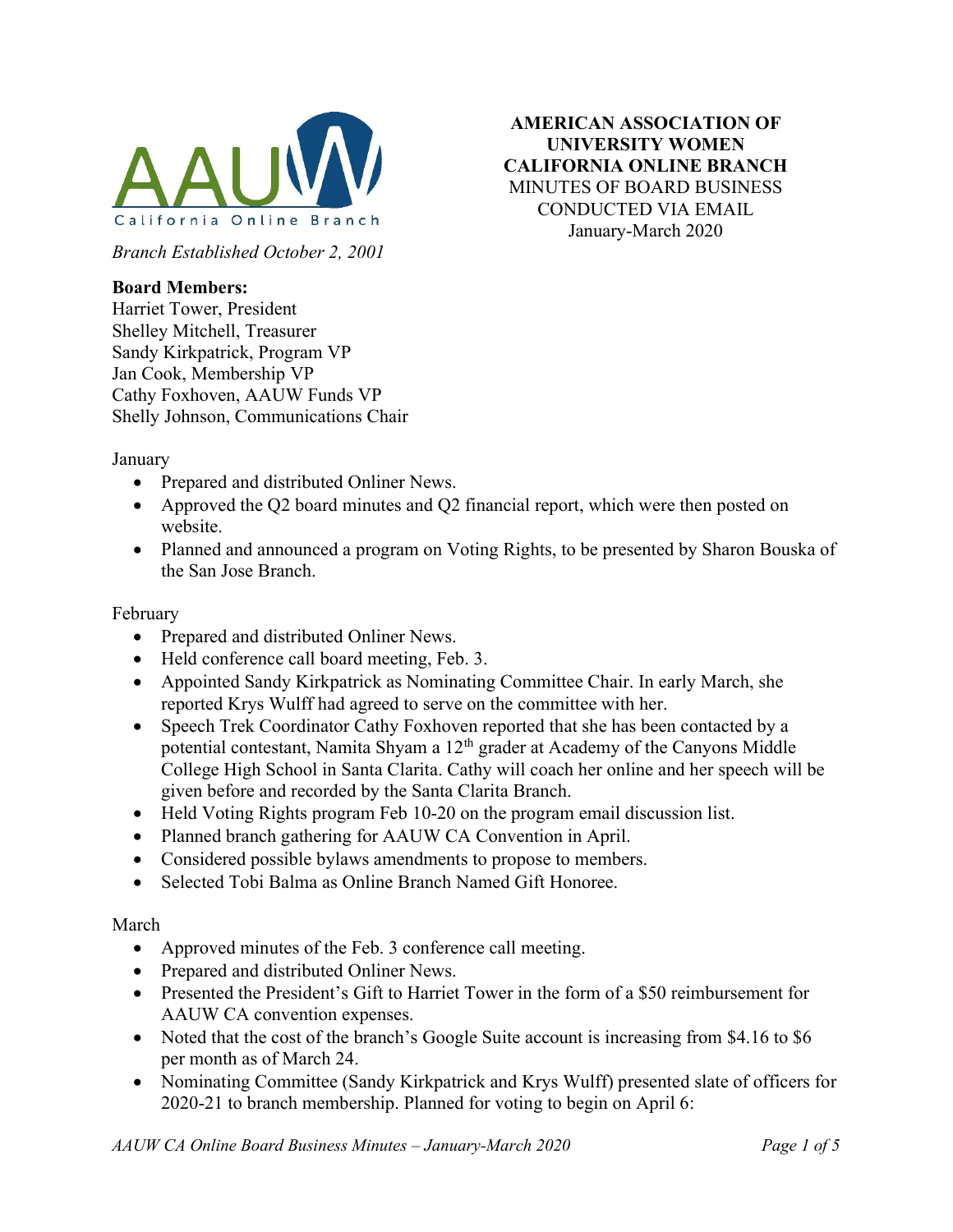| President     | <b>Shelley Mitchell</b>    |
|---------------|----------------------------|
| Treasurer     | Jean Simutis               |
| VP Program    | Gail Swain                 |
| VP Membership | <b>Beverly Van Citters</b> |
| VP AAUW Fund  | <b>Harriet Tower</b>       |

- Approved bylaws amendments and sent them to members for their vote of approval in the April branch election. (See attachment.)
- Learned the Convention is postponed due to the COVID-19 pandemic.
- Cathy Foxhoven reported that branch contestant Namita Shyam, took  $4<sup>th</sup>$  place in the Speech Trek statewide final contest. The speech video has been posted on YouTube: https://youtu.be/QIOX5k8P0QY.
- Considered an amendment to the branch Policies and Procedures Section 1.1. (Final decision made in Q4 and will appear in those minutes.)

Signed,

Harriet Tower

Attachment: Proposed Bylaws Amendments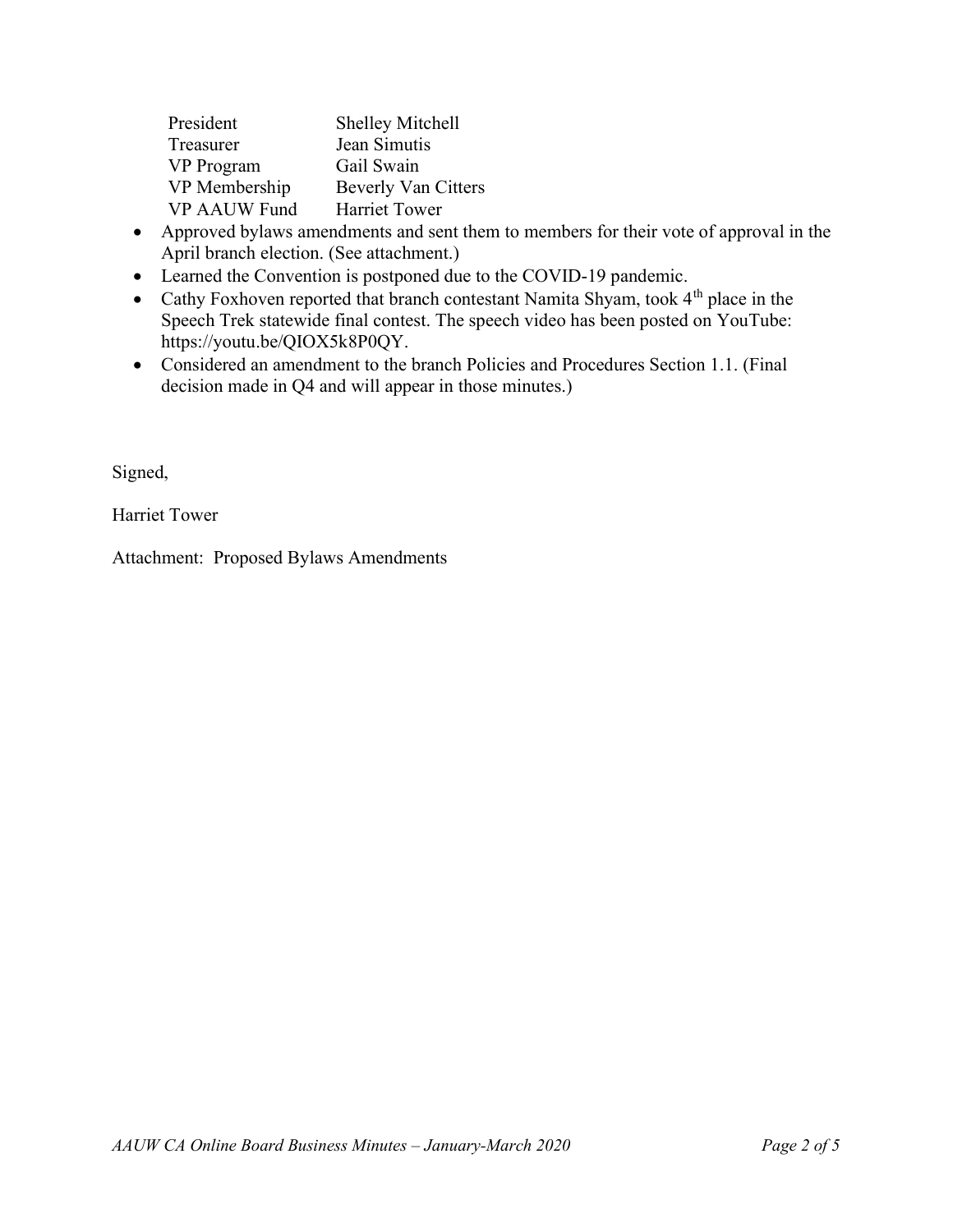## CALIFORNIA ONLINE BRANCH PROPOSED BYLAWS AMENDMENTS

Proposed deletions shown in **highlighted strike-through**, and new language shown in red, including some that are editorial/cosmetic in nature, not requiring a branch vote of approval.

## ARTICLE VIII. BRANCH MEMBERSHIP AND DUES

Section 2. Dues. (See also Article IV, Section 4.)

a. Changes in Branch dues shall be determined at the annual meeting by two-thirds vote of those **present and** voting, provided notice has been given to the members 15 days prior to the meeting vote.

Rationale: As a virtual branch that does not have in-person business meetings, there is no "annual meeting" as there would be in a traditional branch. In any branch business requiring a membership vote of approval, all members receive an invitation to vote, so the results are based on those who cast a ballot.

## ARTICLE IX. NOMINATIONS AND ELECTIONS

#### Section 1. Nominations.

a. There shall be a nominating committee of no fewer than two members, at least one of whom is a board member. The committee members shall be appointed at least two months prior to the officer elections. The board **nominee** appointee shall chair the committee. Rationale: Clarified language.

### ARTICLE X. OFFICERS

#### Section 1. Officers.

- b. The appointed officer shall be the communications chair. **They** This officer shall be appointed by the president with the consent of the board. Rationale: Clarified language.
- e. A vacancy in office, excluding the office of president, shall be filled for the unexpired term by the board of directors. A vacancy in the office of president shall be filled by the nominating committee's reconvening to nominate a candidate to be elected within 60 days of the vacancy.

Rationale: Clarified language.

Section 2. Duties.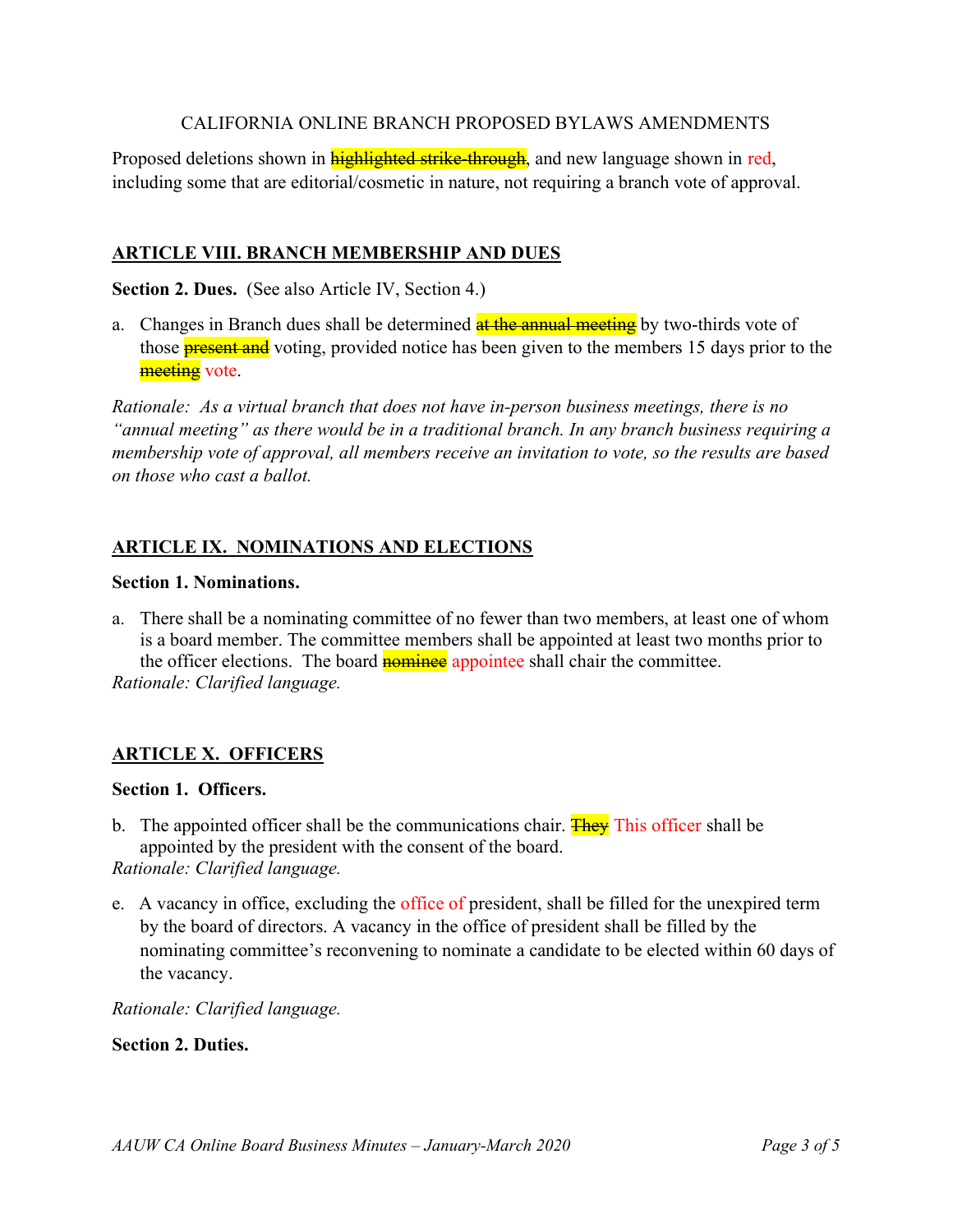b. The president shall be the official spokesperson and representative for the Branch and shall be responsible for submitting such reports and forms as required by AAUW and the state AAUW CA.

Rationale: Clarified language.

d. An officer other than the president or treasurer shall be designated as secretary, responsible for recording and keeping minutes of all noticed board, membership, and special meetings and branch business, and making minutes available upon request.

Rationale: Since the branch does not hold "meetings," all board and branch business is recorded in quarterly minutes. Board conference call meetings are recorded in separate minutes.

# ARTICLE XI. BOARD OF DIRECTORS

Section 2. Administrative Responsibilities. The board shall have the power to administer affairs of the Branch and to carry out its programs and its policies, and shall accept responsibilities delegated by AAUW and the state AAUW CA. The board shall have fiscal responsibility as outlined in Article XIII, Financial Administration, Section 2.

Rationale: Clarified language, to differentiate between the State of California and the state organization of AAUW.

Section 3. Conducting Business. Board business shall be conducted at any time at the call of the president, or upon the request of three members any member of the board.

Rationale: This reflects how the branch board actually operates, where business is conducted by email whenever any board member has business for the board to consider.

# ARTICLE XIII. FINANCIAL ADMINISTRATION

### Section 4. Insurance

a. The Branch is required to participate in the **state** AAUW CA insurance programs to participate in **state** AAUW CA sponsored activities and projects. The Branch must comply with all risk management requirements, **state** AAUW CA program directives and all other requirements as outlined in **state** AAUW CA policy and procedures.

Rationale: Clarified language, to differentiate between the State of California and the state organization of AAUW.

# ARTICLE XIV. BRANCH BUSINESS

Section 1. Annual Branch Business. At the time of the election, the Branch shall conduct any other business not previously covered during the year, including but not limited to hearing